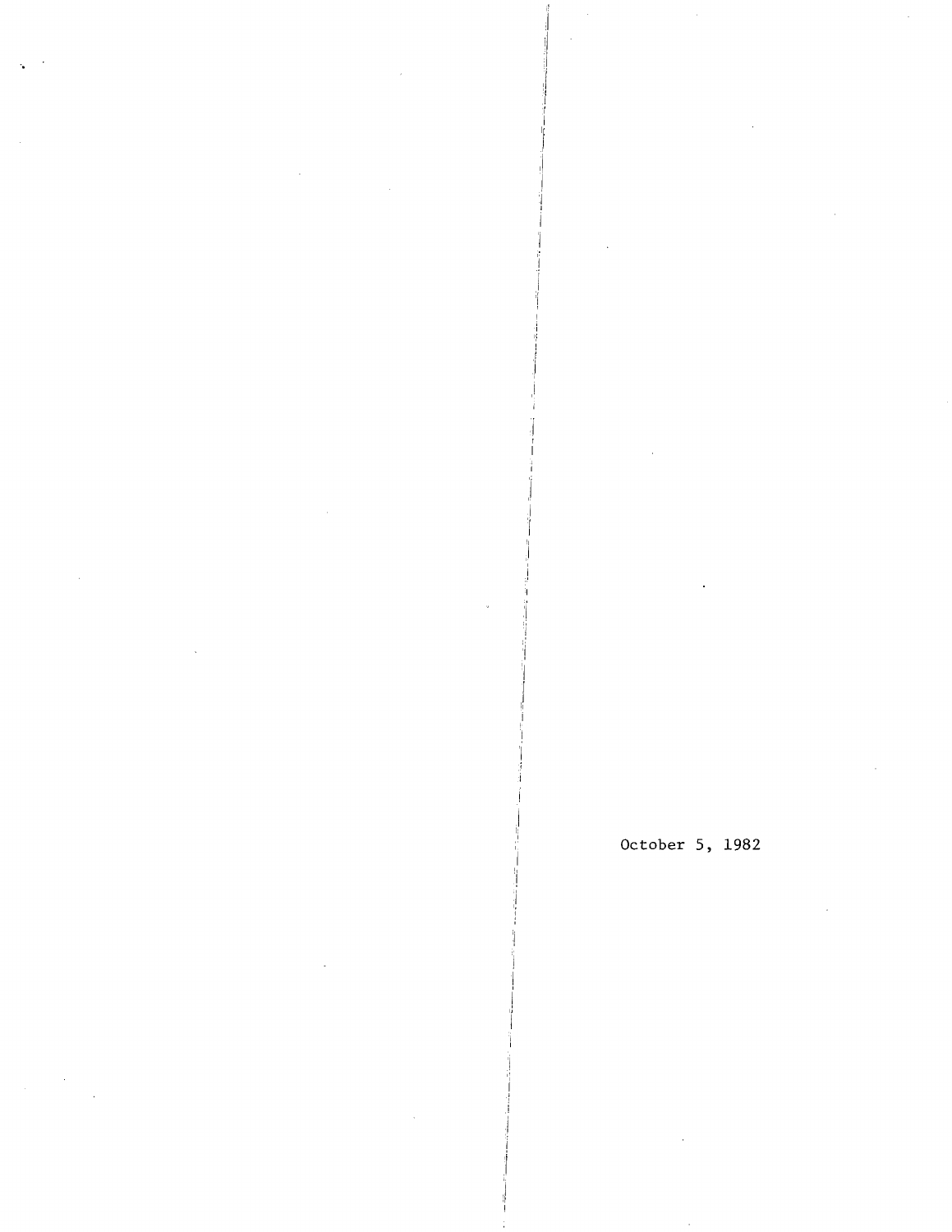The Minutes of the 72nd Meeting of the Executive Committee of Science Faculty Council held on Tuesday, October 5,. 1982 at 3:30 p.m. in Room 250 Allen Building.

 $\hat{\mathcal{E}}$ 

 $\mathbf{r}$ 

Members Present: C.C. Bigelow, Chairman; Professors P.K. Isaac, N.E. Losey, K. Kocherlakota, D. McKinnon, R. Bochonko, R. Lyric, T. Berry, N.R. Hunter; Mr. P. Harris; C. Prosk, Acting Recording Secretary.

Regrets: M. Doyle

Visitor: J. McConnell

 $1)$ The minutes of the 71st meeting were approved on a motion by T. Berry (D. McKinnon).

#### $2)$ Proposed Course Changes

Dean Bigelow turned this item on Course Changes over to Dean Losey, who was to take the Committee through the course changes department by department.

Botany - Moved by Dean Losey (Hunter), CARRIED.

Zoology - Moved by Dean Losey (Lyric), CARRIED.

Biology - Moved by Dean Losey (Hunter), CARRIED.

Ecology - Moved by Dean Losey (Lyric), CARRIED.

Biochemistry - Moved by Dean Losey (Bochonko), CARRIED.

Other Faculty Courses - Moved by Dean Losey (Bochonko), CARRIED.

Math & Astronomy - Moved by Dean Losey (Bochonko), CARRIED.

Applied Math - Moved by Dean Losey (Bochonko), CARRIED.

Applied Math-Statistics Joint Honors Program Change - Moved by Dean Losey (Hunter), CARRIED.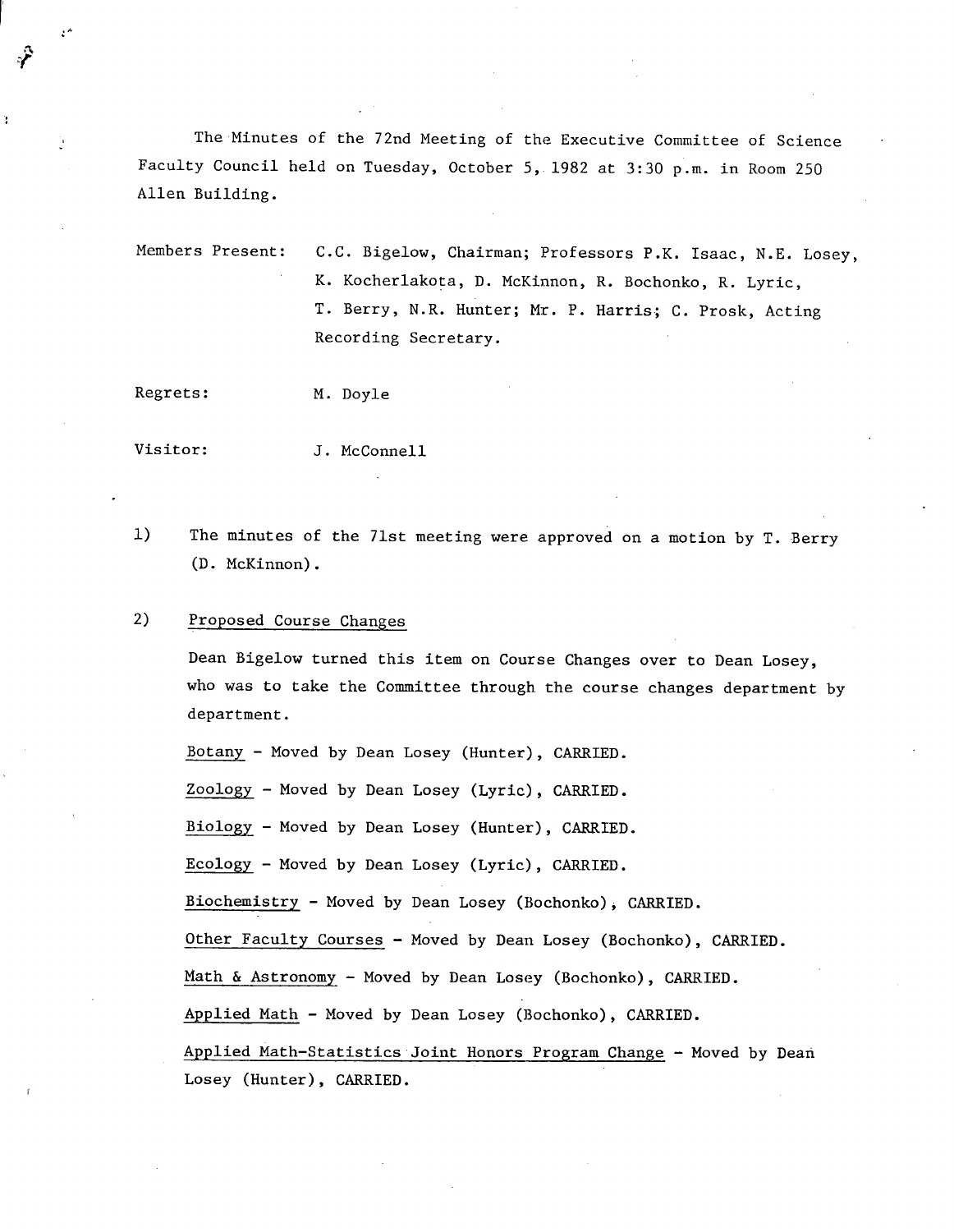## Physics Honors Program Changes -

T. Berry and P. Harris both voiced concern that the program changes being introduced were too restricting, producing too much emphasis on nuclear physics. Dean Losey noted that this is the department's strongest area. T. Berry moved that the proposed changes be referred back to Physics for further reconsideration (P. Harris). DEFEATED. Moved by Dean Losey that changes as presented be approved (Lyric), CARRIED.

Physics Major Program Changes - Moved by Dean Losey (McKinnon), CARRIED. Chemistry:

Course Changes - Moved by Dean Losey (McKinnon), CARRIED.

Program Changes - Moved by Dean Losey (Hunter), CARRIED.

Earth Sciences:

fr

濁

Undergraduate Course Changes - Moved by Dean Losey (Hunter), CARRIED. Modifications - Moved by Dean Losey (Lyric), CARRIED.

Program Changes - Moved by Dean Losey (Lyric), CARRIED.

Graduate Course Changes - Moved by Dean Losey (Bochonko), CARRIED.

Computer Science:

Additions/Deletions - Moved by Dean Losey (Berry), CARRIED. Modifications - Moved by Dean Losey (Berry), CARRIED. Honors/Co-op Program Changes - Moved by Dean Losey (Berry), CARRIED. Four Year Major Program Changes - Moved by Dean Losey (Berry), CARRIED.

#### $3)$ Single Term Format for Courses

Dean Bigelow noted that Faculty Council had been asked to give consideration to the offering of courses in single term format. Dean Losey brought forth the recommendation (as per her report) that departments and faculties continue to be permitted to offer both year courses and single term courses (seconded by Bochonko), CARRIED.

#### 4) Appointment of Reporter to Faculty Council

D. McKinnon volunteered and was approved for this position.

-2-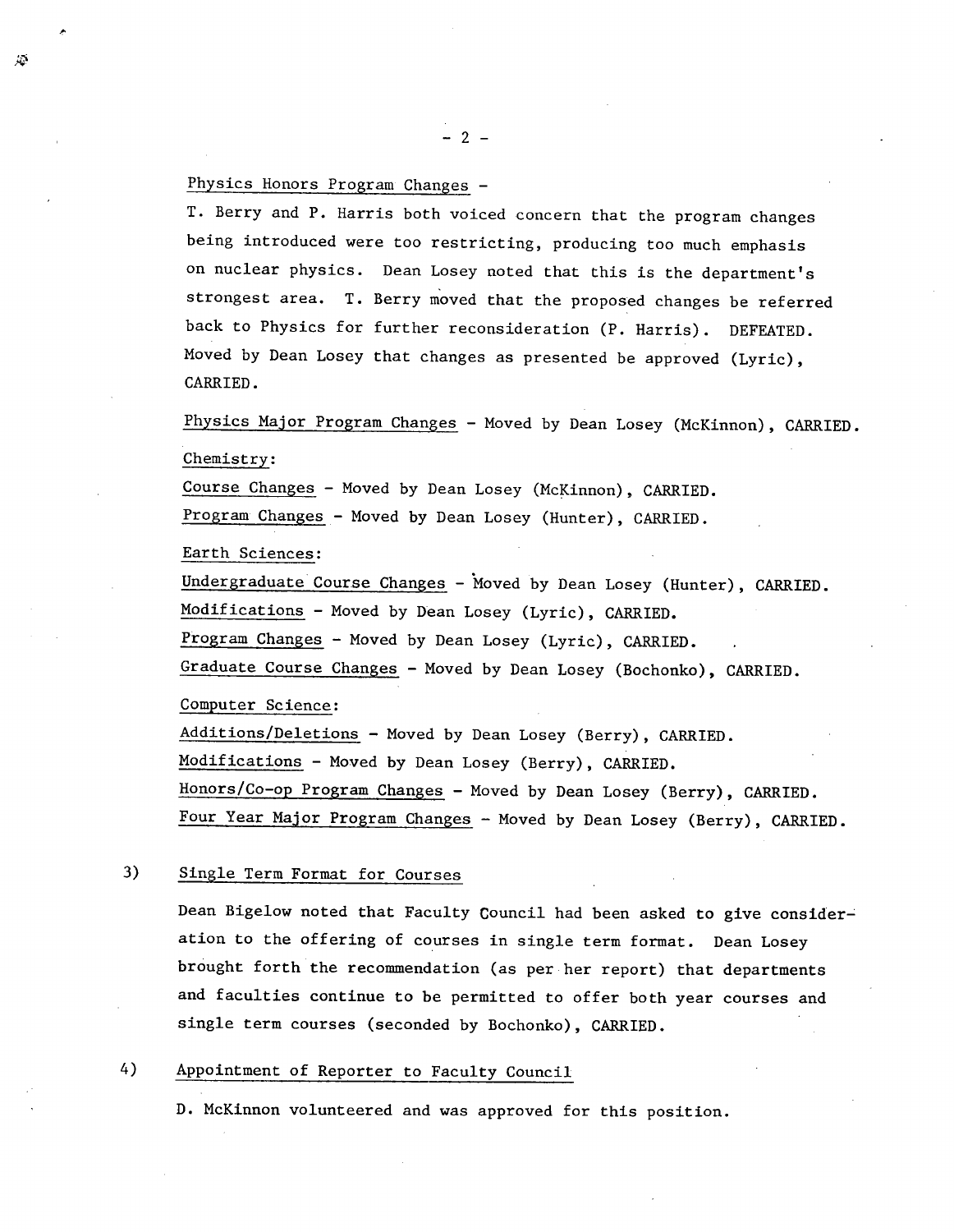## 5) Other Business

23

Dr. McKinnon commented on the bill that students had been sent regarding lab fees and asked why the billing was done so late. Dean Isaac noted that it had been hoped the fees could be collected at registration but that the Student Records Office had not been able to accommodate this. Dean Bigelow noted that he would try to get the fees collected at the point of registration next year. Dr. McKinnon noted that this would eliminate the cost involved in billing twice. Dean Isaac noted that the faculty had asked for a flat fee for each Science course, but that this had been denied since the government had promised no fee increase. The faculty will ask again for the 83-84 session, to have a flat fee per course levied.

Phil Harris asked if an increase in tuition fees would eliminate the need for lab fees. Dean Bigelow noted that the problem with fee increases isthat the money doesn't go directly to the faculty, whereas the money from lab fees does and can be applied directly to the departments.

Meeting adjourned at 4:35.

-3-